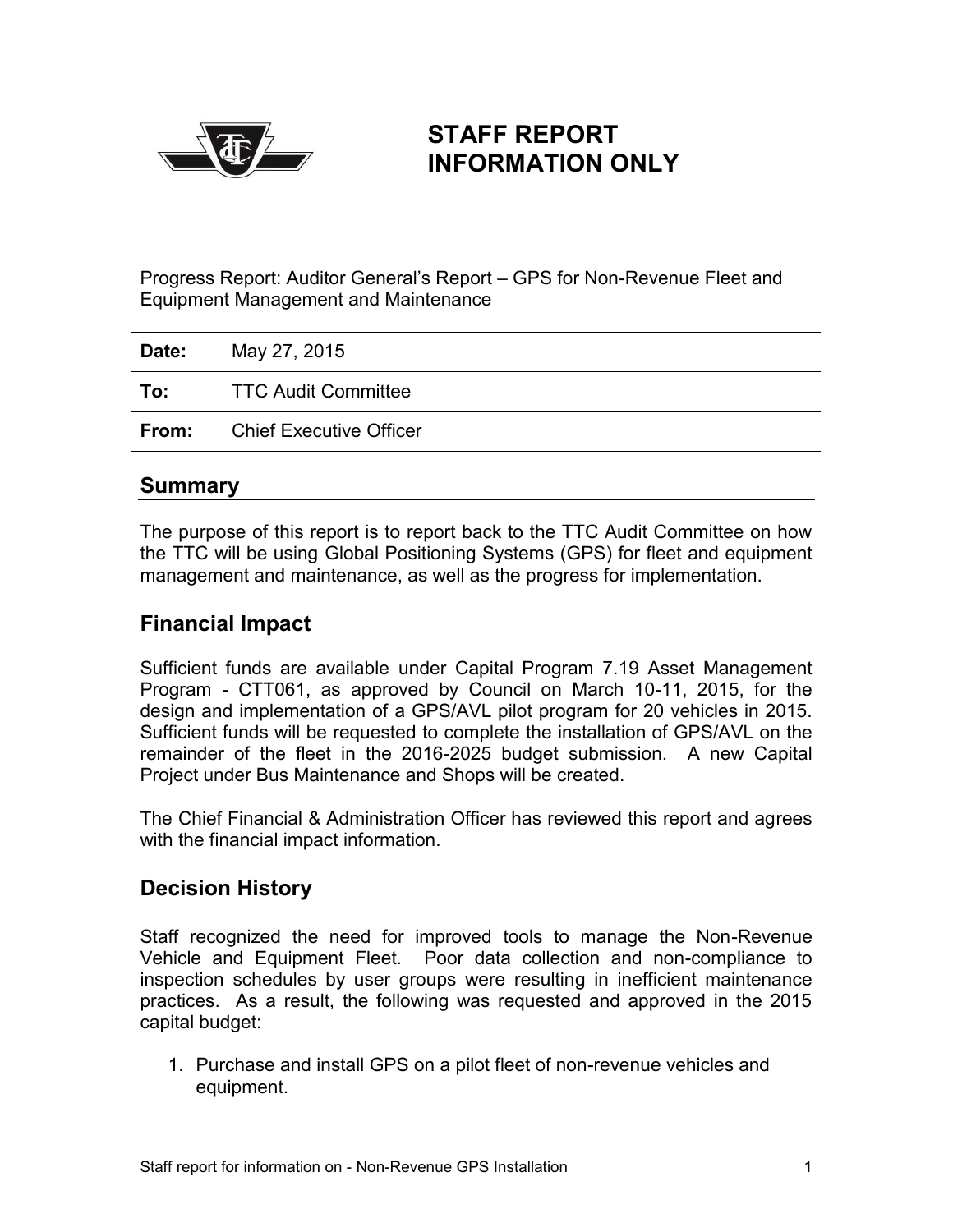- 2. Purchase and install an Automated Vehicle Locating (AVL) system on a pilot fleet of non-revenue vehicles and equipment.
- 3. Link the GPS/AVL system with the current (VWO) Vehicle Maintenance System to improve data collection and maintenance management.

#### **Issue Background**

Non-revenue vehicles and equipment are operated by numerous departments in the TTC. These vehicles are used for daily front line operations and maintenance of facilities and capital construction projects. Many of these activities are considered time sensitive by the user groups.

The maintenance of the non-revenue vehicles and equipment is performed by the Bus Maintenance & Shops department. Proper maintenance is dependent upon accurate mileage collection and compliance to inspection schedules. Due to operational and construction deadlines, user groups often failed to return nonrevenue vehicles and equipment for scheduled inspection and maintenance. Vehicles and equipment would only be returned upon failure. The maintenance time needed to repair failed vehicles and equipment is generally more than that required for preventive maintenance. As a result, the user groups were forced to wait longer for their vehicles and equipment to be returned. This further encouraged user groups to not return their vehicles the next time it was due for preventive maintenance thereby creating a vicious cycle.

In addition to user group non-compliance, maintenance staff noted that some vehicles are not used consistently throughout the year. With no automated system for collecting mileage information, maintenance staff found it difficult to develop and enforce efficient inspection schedules.

The installation of a GPS/AVL system for the non-revenue fleet will assist with data collection and location of vehicles to ensure compliance with maintenance schedules.

#### GPS Implementation Status

- Define Project Charter **Jun 2014** Completed
- Define Business Requirements Sep 2014 Completed
- Develop RFI for AVL/GPS (Pilot) 0ct 2014 Completed
- Develop RFP for AVL/GPS (Pilot) Jan 2015 Completed
- Post RFP on MERX Mar 2015 Completed
- RFP Closing May 2015
- RFP Evaluation & PO Release Jun 2015
- Install and setup AVL Jul 2015
- Install GPS on 20 Vehicles (Pilot) Jul Aug 2015